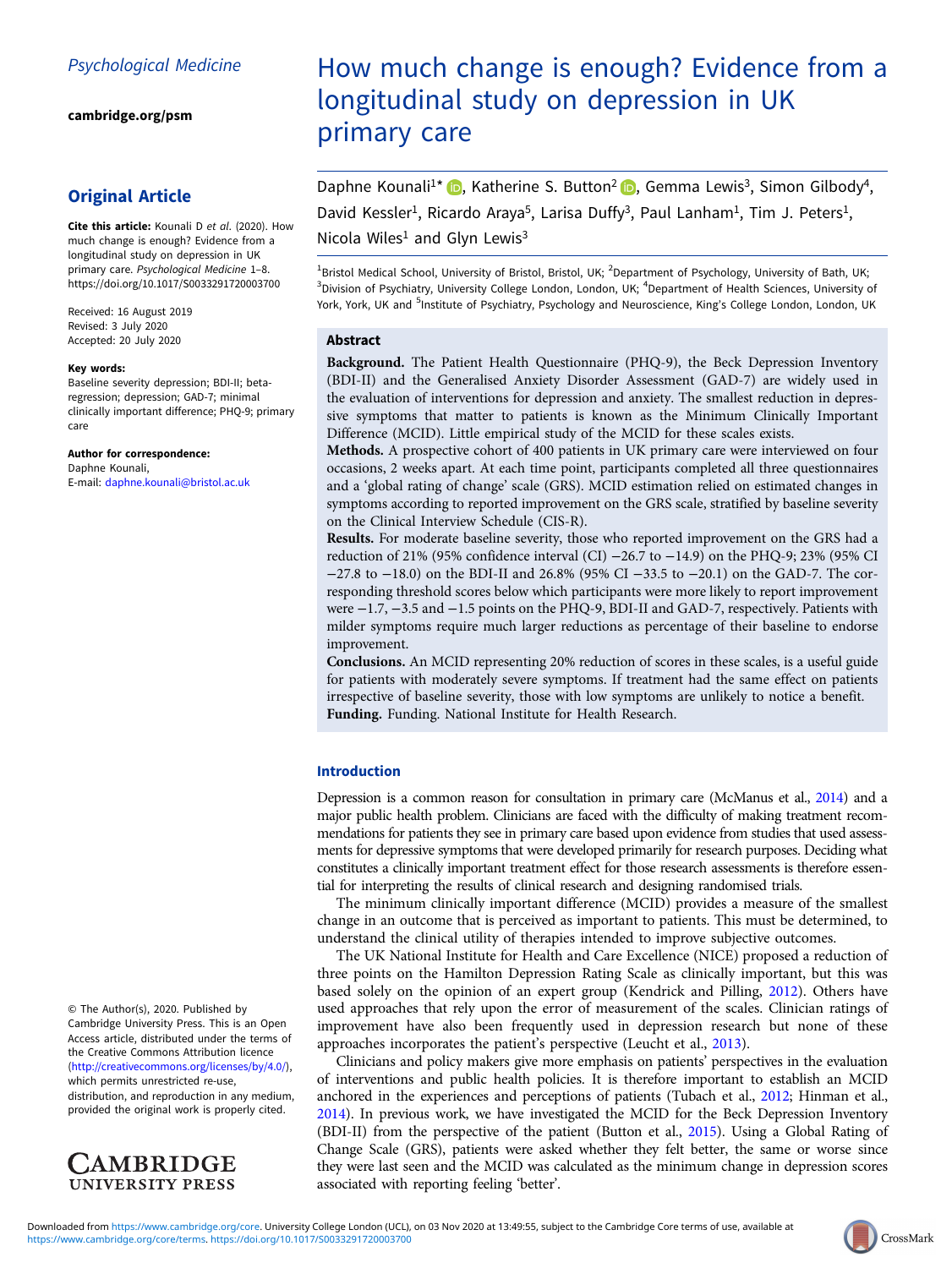The current study further develops the previous approach. The aim was to estimate the MCID for the BDI-II, PHQ-9 and GAD-7 scales. It studies a sample of primary care patients who have been consulting about symptoms of depression and anxiety with broad inclusion criteria to better reflect the population seeking help and including patients with low levels of symptoms. We planned to simply observe spontaneous changes in patients' scores as patients will be at all stages of their treatment and we did not provide any intervention ourselves.

We have extended our previous work in several other ways. Firstly, we include the PHQ-9 and GAD-7 that are frequently used in research and are the standard outcome measures in Improving Access to Psychological Therapies (IAPT) services. Secondly, we have used a more flexible method of analysis to allow comparisons between those reporting improvements against those reporting 'feeling the same', over multiple waves. Our previous research merged the latter group with those 'feeling worse'. Finally, we have taken three different approaches to estimate the MCID: the mean change for those 'feeling better', the mean difference in change between 'feeling better' and 'feeling the same', and the threshold value below which participants are more likely to report 'feeling better' rather than report 'feeling the same'.

### Method

### **Participants**

The sample was recruited from primary care surgeries in three UK sites (Bristol, Liverpool, and York) between February 2013 and April 2014. This study was part of the PANDA programme (NIHR programme 'What are the indications for Prescribing ANtiDepressAnts that will lead to clinical benefit?'; NIHR Programme Grant: RP PG 0610 10048). One of the primary objectives of this element of the programme was to estimate the MCID for measures of depression by assembling a pragmatic and contemporary cohort of patients seeking help in primary care with a broad range of depression symptom severity. As anxiety symptoms are often co-morbid with depression and no NICE guideline addresses such presentations, the study also collected data on a measure of generalised anxiety, the GAD-7, enabling us to explore the MCID for this measure (Kendrick and Pilling, [2012\)](#page-7-0).

Computerised records at collaborating general practices at each site were searched to identify people who had reported depressive episodes, depressed mood, depressive symptoms, or a major depressive episode in the past year. Individuals were included if they were aged between 18 and 74 years, treated or not treated with antidepressants, and referred or not referred to IAPT services. We excluded people who: were diagnosed with bipolar disorder, psychosis, or an eating disorder; had alcohol or substance use problems; were unable to complete study questionnaires; or were 30 weeks or more pregnant. Overall, 7721 patients were sent an information letter in the post and 1470 (19%) replied. Of these, 821 were willing to be contacted, 23 (3%) of whom were ineligible. The remaining 798 were contacted to arrange an interview, and 563 consented to take part in the cohort study.

Data on our measures were collected at four time points, each approximately 2 weeks apart so that participants were in the study for 6 weeks between baseline or time 1 and time 4. At time one, 559 people provided data (four could not be contacted), with corresponding figures at follow-ups two, three and four of 476 (85%), 443 (79%) and 430 (77%) respectively. In total, 400 (72%) participants provided data at each of the four follow-ups and were included in our analyses. Participants with missing data at one or more follow-ups were excluded. Participation and attrition rates are similar to those encountered in pragmatic clinical trials in primary care (Richards et al., [2016;](#page-7-0) Lewis et al., [2019](#page-7-0)). We found no evidence of a relationship between follow-up rates and observed CIS-R scores or depression and anxiety symptoms at baseline.

Interviews were conducted at the participant's home or GP surgery. All participants provided written informed consent and ethical approval was obtained from National Research Ethics Service Committee South West-Central Bristol (REC No:12/SW/ 0267). The authors assert that all procedures contributing to this work comply with the ethical standards of the relevant national and institutional committees on human experimentation and with the Helsinki Declaration of 1975, as revised in 2008.

The recruitment of participants is irrespective of the treatment they are receiving and the duration of their treatment. We relied therefore upon spontaneous changes in symptoms for our analyses.

### Measures

### Beck Depression Inventory–II (BDI-II)

The BDI-II (Beck et al., [1996\)](#page-7-0) is a self-report measure of the severity of depressive symptoms, consisting of 21 items, each assessed using a 4-point scale ranging from 0 to 3. Possible scores range from 0 to 63. Higher scores indicate greater severity of depressive symptoms. Participants were asked about the previous 2 weeks.

### Patient Health Questionnaire (PHQ-9)

The PHQ-9 (Kroenke and Spitzer, [2002\)](#page-7-0) is a self-report measure of the severity of depressive symptoms, consisting of nine items each with a 4-point scale ranging from 'Not at all' (0) to 'Nearly every day' (3). Possible scores range from 0 to 27 and higher scores indicate greater severity of depressive symptoms. The PHQ-9 asked about the previous 2 weeks.

### Anxiety

The Generalised Anxiety Disorder Assessment (GAD-7) (Spitzer et al., [2006](#page-7-0)) was used to measure anxiety at each time point. The GAD-7 is a self-report measure of generalised anxiety symptoms consisting of seven items, each assessed using a 4-point scale ranging from 'Not at all' (0) to 'Nearly every day' (3). Possible scores range from 0 to 21. Higher scores indicate greater severity of anxiety and questions were asked about the previous 2 weeks.

### Global rating of change scale

The global rating of change scale is a self-report measure of subjective well-being over time, asking participants: 'Compared to when we last saw you 2 weeks ago, how your moods and feelings have changed?'. The five possible responses were: 'I feel a lot better' (1), 'I feel slightly better' (2), 'I feel about the same' (3), 'I feel slightly worse' (4), 'I feel a lot worse' (5). Participants completed two global rating of change scales (separated by other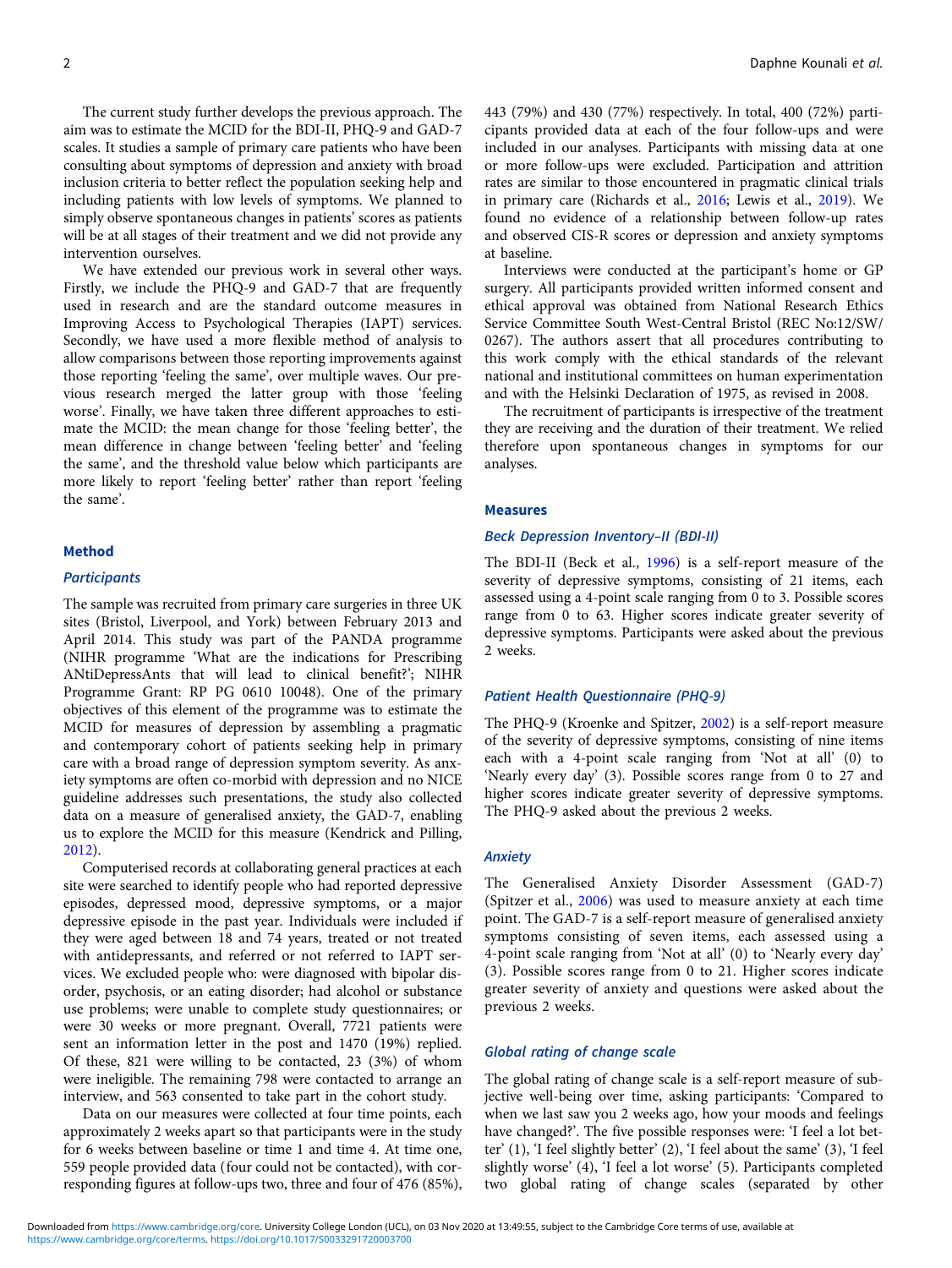questionnaires) at each time point, to assess reliability (Kamper et al., [2009;](#page-7-0) Robinson et al., [2017](#page-7-0)).

### Clinical Interview Schedule-Revised (CIS-R)

The CIS-R (Lewis et al., [1992](#page-7-0)) is a fully structured selfadministered computerised assessment of common mental disorders that have been extensively used in community samples. Participants were assessed using the CIS-R at baseline or time 1 only. The thresholds used (0-11/12-19/20+) were those prespecified in the protocol for the subsequent PANDA trial (Salaminios et al., [2017](#page-7-0)).

### **Demographics**

Demographic variables were measured at baseline using a selfadministered computerised assessment. These were age, gender, ethnicity, employment status, financial status and education level.

### Current antidepressant use

A short self-report measure was used to assess current medication use at each time point. Participants were asked whether they were currently taking antidepressants.

### Statistical analyses

### Accounting for baseline severity

We previously found that MCID on the BDI-II in absolute terms varied according to baseline severity, with larger MCID estimates at higher levels of severity (Button et al., [2015](#page-7-0)). Stratification by baseline CIS-R groupings is motivated by the desire to examine the potential dependence of the MCID on baseline severity. CIS-R stratification is attractive statistically as it is highly correlated with all measures and for this reason, increase precision in estimates of change. In the current study, we also noted that the relationship between the GRS and severity on the three measures was different for participants with low  $(\leq 11)$ , medium  $(12-19)$ and high  $(\geq 20)$  total scores on CIS-R completed at time 1. We also found that the mean initial PHQ-9 score in the group reporting 'feeling the same' is lower than in those reporting 'feeling better' when baseline severity is low (CIS-R $\leq$ 11) ([Table 1\)](#page-3-0). In contrast, in the high  $(CIS-R > 20)$  the mean initial PHQ-9 score was lower in those reporting 'feeling better' compared to those reporting 'feeling the same'. These patterns were similar for all outcomes [\(Tables 2](#page-3-0) and [3\)](#page-4-0).

The group of patients who report feeling the same is a mixture of people who have high and low baseline scores. The reason why those reporting 'feeling the same' at low baseline severity did not experience any symptom change could be that they are not currently depressed. This is supported by our observations. Among those reporting 'feeling the same' at baseline only 54% were on current medication in the mild severity group whilst among those reporting 'feeling better' 72% were on current medication. As baseline severity increases, it becomes more likely that this group report no change because of lack of improvement of their symptoms. Thus, baseline CIS-R stratification provides a clinical context for understanding baseline variability in scores. Using the CIS-R also conferred the advantage of providing a measure of baseline severity independent of the scales of interest.

### Reliability of the global rating of change scale (GRS)

Reliability of the Global Rating of change scale was quantified using the two repeated assessments completed by the patient within each period. Levels of agreement for the GRS were estimated via the (unweighted) Kappa coefficient (Landis and Koch., [1977](#page-7-0)). We also assessed GRS reliability using the intra-class correlation coefficient (Skrondal and Rabe-Hesketh. [2004\)](#page-7-0). These calculations were conducted using Stata version 15 (StataCorp, [2015](#page-7-0)).

### Change in BDI-II, PHQ-9 and GAD-7 scores – modelling

We used Bayesian hierarchical regression models to estimate the changes in symptom scores measured by the three scales (BDI-II and PHQ-9 and GAD-7) and over three waves (times 1 and 2, 2 and 3 and 3 and 4). These estimates were allowed to vary according to GRS groupings and baseline CIS-R score (Zimprich, [2010](#page-7-0); Verkuilen and M, [2012\)](#page-7-0). Estimates of changes were based on their respective contemporaneous GRS ratings at each wave. The baseline GRS informed estimates of initial scores specific to each CIS-R group. Our estimates of MCID were based upon the GRS at time 2, 3 and 4 that were combined with changes in scores between time 1 and 2, 2 and 3 and 3 and 4, respectively. We can then arrive at estimates across those time periods of the initial score and changes in score according to GRS category.

We carried out comparisons of different models using various distributional assumptions and link functions and found the beta-regression to perform best in terms of overall model fit criteria (DIC) (Spiegelhalter et al., [2002](#page-7-0)).

A detailed description of the model specifics is provided in online Appendix 1. We carried out model fitting, model comparisons and post-estimation calculations using the WinBUGS statistical software (Spiegelhalter et al., [2007\)](#page-7-0).

Given the small sample sizes in some GRS response options, these were amalgamated as follows: 'I feel a lot better' (1) and 'I feel slightly better' (2) under the revised category 'Feeling better'; 'I feel slightly worse' (4) and 'I feel a lot worse' (5) under the revised category: 'Feeling worse'. This amalgamation did not confer noticeable loss of information for the comparisons of interest, since 72% of responses below GRS level 2 were endorsing level 2 and 77% of response above level 4 were endorsing level 4 without considering any other breakdown in baseline severity (Appendix 1). We have included the data on all three GRS categories for the sake of completeness.

We express differences in terms of proportional as well as absolute scores using standard post-estimation calculations. The variability in the distribution of change in the different groups was also estimated.

### Receiver operating characteristic (ROC) analysis

We estimated the threshold value of change that corresponds to the maximum improvement in sensitivity over chance.

The ROC parameters required for the derivation of the MCID and sensitivity and specificity determination were based on calculations for functions of the parameters estimated from the above regression models, assuming approximate normality (Appendix 1).

In Table S1.1 (Appendix 1), we present uncertainty estimates of the sensitivity and specificity at the optimal threshold. Statistics relevant to the determination of the optimal threshold are presented in Table S1.2, along with standardised estimates of change in Table S1.3.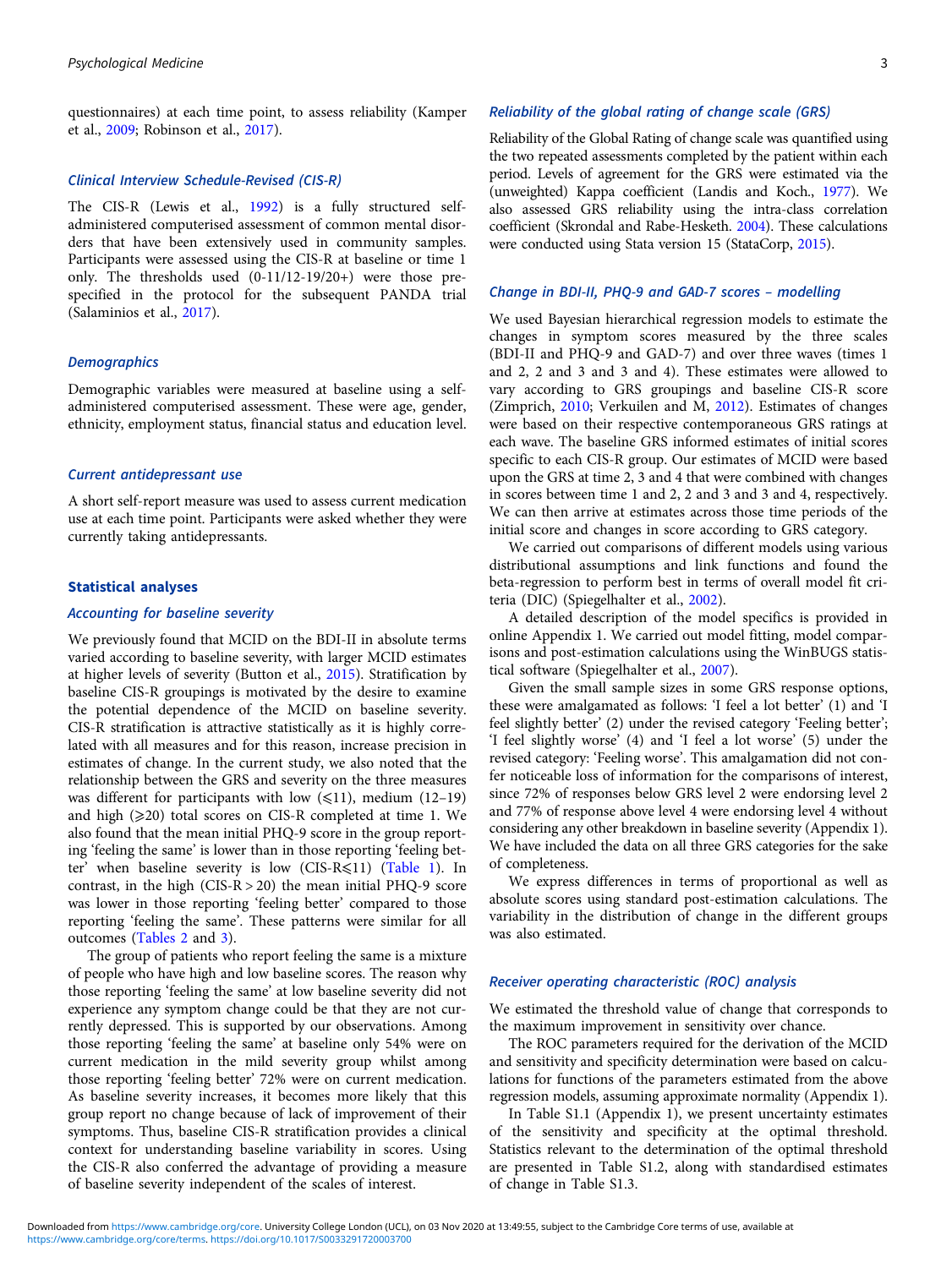|                               |               |         | Feeling better                                                 |           |               | Feeling same |              |           |           | Feeling worse |           |        |
|-------------------------------|---------------|---------|----------------------------------------------------------------|-----------|---------------|--------------|--------------|-----------|-----------|---------------|-----------|--------|
| <b>Global Rating</b><br>Scale | $N^{(\star)}$ | Mean    |                                                                | 95% CI    | $N^{(\star)}$ | Mean         |              | 95% CI    | $N^{(*)}$ | Mean          |           | 95% CI |
| Baseline CIS-R                |               |         |                                                                |           |               |              | Initial PHO9 |           |           |               |           |        |
| $\leq 11$                     | 36            | 4.15    | (3.07)                                                         | 5.39)     | 78            | 2.66         | (2.15)       | 3.26)     | 9         | 6.08          | (3.38)    | 9.59)  |
| $12 - 19$                     | 25            | 7.97    | (6.08)                                                         | 10.17)    | 58            | 8.75         | (7.51)       | 10.11)    | 9         | 11.06         | (7.49)    | 15.25) |
| $20+$                         | 32            | 12.20   | (9.91)                                                         | 14.60)    | 117           | 15.01        | (13.98)      | 16.07)    | 36        | 17.23         | (15.11)   | 19.09) |
|                               |               |         | Change in previous 2 weeks                                     |           |               |              |              |           |           |               |           |        |
| $\leq$ 11                     |               | $-1.00$ | $(-1.45)$                                                      | $-0.63$ ) |               | $-0.28$      | $(-0.48)$    | $-0.09$   |           | 0.75          | (0.15)    | 1.41)  |
| $12 - 19$                     |               | $-1.66$ | $(-2.28)$                                                      | $-1.11)$  |               | $-0.83$      | $(-1.33)$    | $-0.32$ ) |           | 0.45          | $(-0.20)$ | 1.12)  |
| $20+$                         |               | $-2.38$ | $(-2.85)$                                                      | $-1.88$   |               | $-0.66$      | $(-1.05)$    | $-0.26$   |           | 0.27          | $(-0.15)$ | 0.72)  |
|                               |               |         | Change in previous weeks as a proportion of initial PHQ9 score |           |               |              |              |           |           |               |           |        |
| $\leq$ 11                     |               | $-0.24$ | $(-0.31)$                                                      | $-0.17)$  |               | $-0.10$      | $(-0.17)$    | $-0.03$   |           | 0.13          | (0.03)    | 0.24)  |
| $12 - 19$                     |               | $-0.21$ | $(-0.27)$                                                      | $-0.15$ ) |               | $-0.09$      | $(-0.15)$    | $-0.04$ ) |           | 0.04          | $(-0.02)$ | 0.10)  |
| $20+$                         |               | $-0.20$ | $(-0.24)$                                                      | $-0.15$   |               | $-0.04$      | $(-0.07)$    | $-0.02$ ) |           | 0.02          | $(-0.01)$ | 0.04)  |

<span id="page-3-0"></span>Table 1. Estimate initial and change in PHO9 score (previous 2 weeks) according to patient reported Global ratings and time 1 CIS-R

(\*)N denotes sample size at baseline for each group. Detailed account of the number of participants contributing to the estimates in each visit is given in Appendix 2 Figure S2.1.

Table 2. Estimate initial and change in BDI-II score (previous 2 weeks) according to patient reported Global ratings and time 1 CIS-R

|                               |           |                    | Feeling better |         |               | Feeling same |             |                                                         |           | Feeling worse |           |        |  |
|-------------------------------|-----------|--------------------|----------------|---------|---------------|--------------|-------------|---------------------------------------------------------|-----------|---------------|-----------|--------|--|
| <b>Global Rating</b><br>Scale | $N^{(*)}$ | Mean               |                | 95% CI  | $N^{(\star)}$ | Mean         |             | 95% CI                                                  | $N^{(*)}$ | Mean          | 95% CI    |        |  |
| Baseline CIS-R                |           |                    |                |         |               |              | Initial BDI |                                                         |           |               |           |        |  |
| $\leq$ 11                     | 36        | 9.67               | (7.52)         | 12.02)  | 78            | 6.24         | (5.29)      | 7.27)                                                   | 9         | 11.74         | (7.07)    | 17.37) |  |
| $12 - 19$                     | 25        | 14.68              | (11.32)        | 18.78)  | 58            | 15.94        | (13.69)     | 18.26)                                                  | 9         | 16.54         | (10.99)   | 22.76) |  |
| $20+$                         | 32        | 22.25              | (18.80)        | 26.07)  | 117           | 26.99        | (24.77)     | 29.13)                                                  | 36        | 31.68         | (28.05)   | 35.50) |  |
|                               |           | Change per 2 weeks |                |         |               |              |             |                                                         |           |               |           |        |  |
| $\leq$ 11                     |           | $-2.97$            | $(-3.89)$      | $-2.19$ |               | $-1.28$      | $(-1.67)$   | $-0.93$                                                 |           | 0.11          | $(-0.79)$ | 1.02)  |  |
| $12 - 19$                     |           | $-3.36$            | $(-4.46)$      | $-2.49$ |               | $-1.61$      | $(-2.31)$   | $-0.93$                                                 |           | $-0.12$       | $(-1.00)$ | 0.78)  |  |
| $20+$                         |           | $-4.32$            | $(-5.16)$      | $-3.51$ |               | $-1.57$      | $(-2.20)$   | $-0.94)$                                                |           | 0.14          | $(-0.61)$ | 0.93)  |  |
|                               |           |                    |                |         |               |              |             | Change per 2 weeks as a percentage of initial BDI score |           |               |           |        |  |
| $\leq$ 11                     |           | $-0.31$            | $(-0.36)$      | $-0.25$ |               | $-0.21$      | $(-0.25)$   | $-0.16$ )                                               |           | 0.01          | $(-0.07)$ | 0.09)  |  |
| $12 - 19$                     |           | $-0.23$            | $(-0.28)$      | $-0.18$ |               | $-0.10$      | $(-0.15)$   | $-0.06$ )                                               |           | $-0.01$       | $(-0.06)$ | 0.05)  |  |
| $20+$                         |           | $-0.20$            | $(-0.23)$      | $-0.16$ |               | $-0.06$      | $(-0.08)$   | $-0.03$ )                                               |           | 0.01          | $(-0.02)$ | 0.03)  |  |

(\*)N denotes sample size at baseline for each group. Detailed account of the number of participants contributing to the estimates in each visit is given in Appendix 2 Figure S2.1.

### Results

### Sample characteristics

We restricted the analysis to the 400 patients who had complete data for all four time points. No baseline differences between excluded and included patients were apparent in the outcomes under study or their demographics. Demographic and clinical characteristics are shown in Table S2.1 (Appendix 2). Participants were aged 17–71 years (mean = 48.7), and the majority were female, white, married, and employed. Roughly a third of participants had completed higher education. Just under half of participants met ICD-10 criteria for major depressive disorder at baseline. The vast majority reported using antidepressants at each time point.

Descriptive statistics of the distribution of GRS scale over time overall as well as stratified by CIS-R are presented in Appendix 2 (Table S2.2, Figure S2.1). The CIS-R score was strongly associated with all self-rated scales BDI-II, PHQ-9 and GAD-7, with correlations at baseline of 0.82, 0.78 and 0.77, respectively. There were no changes in GRS scores over time beyond that expected by chance.

### Test-retest reliability of the GRS

Levels of agreement for the GRS were found to be substantial or excellent, with kappa values of 0.73, 0.84, 0.86 and 0.81 for baseline, first, second and third visits, respectively. The intraclass correlation coefficients were: 0.95 (95% CI 0.94–0.96) at baseline;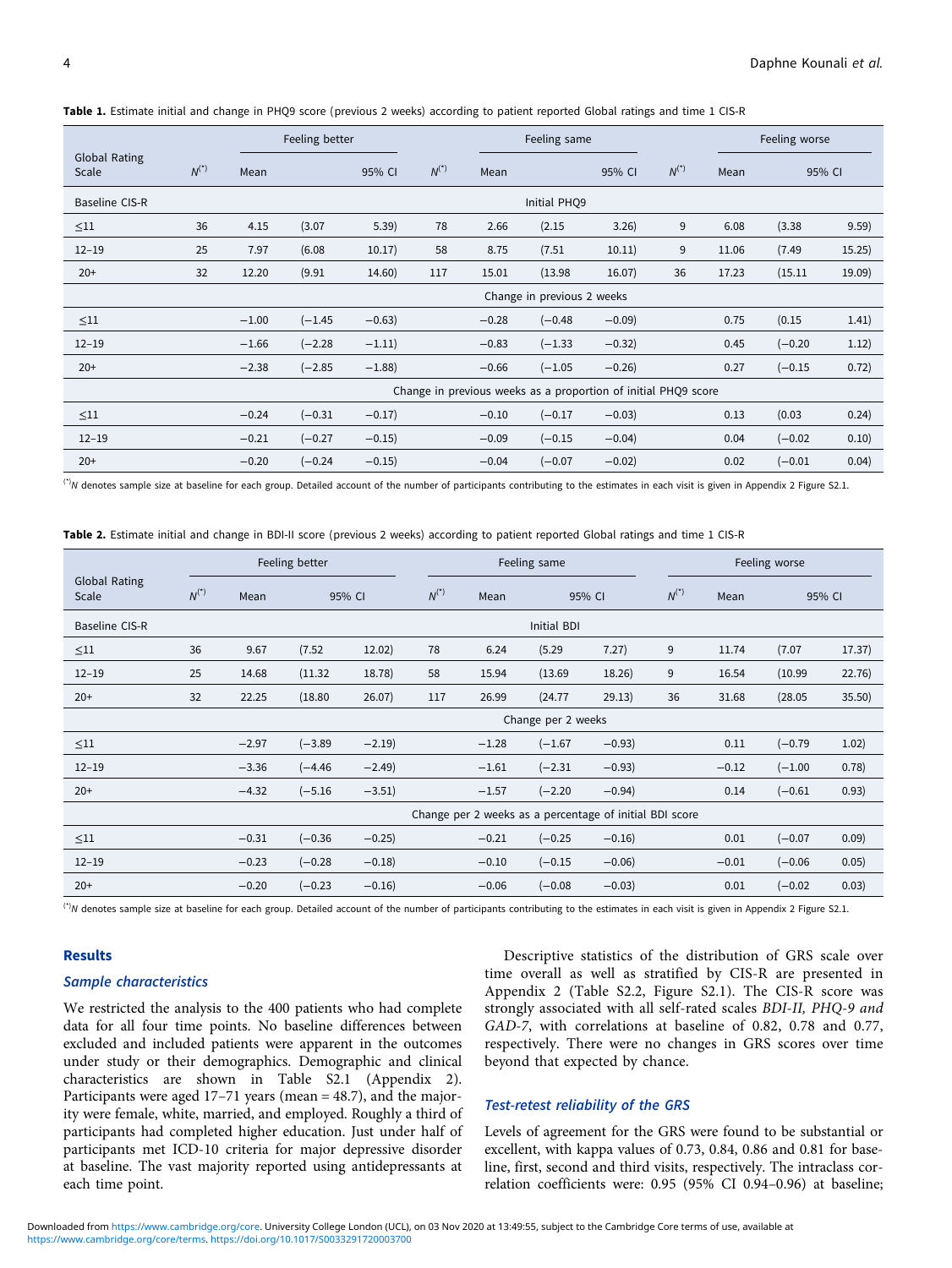<span id="page-4-0"></span>

| Table 3. Estimate initial and change in GAD-7 score (previous 2 weeks) according to patient reported Global ratings and time 1 CISR |  |  |  |
|-------------------------------------------------------------------------------------------------------------------------------------|--|--|--|
|-------------------------------------------------------------------------------------------------------------------------------------|--|--|--|

|                               |               |         | Feeling better     |           |           |         | Feeling same  |                                                           |           |       | Feeling worse |        |  |
|-------------------------------|---------------|---------|--------------------|-----------|-----------|---------|---------------|-----------------------------------------------------------|-----------|-------|---------------|--------|--|
| <b>Global Rating</b><br>Scale | $N^{(\star)}$ | Mean    |                    | 95% CI    | $N^{(*)}$ | Mean    |               | 95% CI                                                    | $N^{(*)}$ | Mean  | 95% CI        |        |  |
| Baseline CIS-R                |               |         |                    |           |           |         | Initial GAD-7 |                                                           |           |       |               |        |  |
| $\leq11$                      | 36            | 3.05    | (2.26)             | 4.01)     | 78        | 1.92    | (1.51)        | 2.37)                                                     | 9         | 5.24  | (3.07)        | 7.88)  |  |
| $12 - 19$                     | 25            | 5.62    | (4.14)             | 7.26)     | 58        | 6.23    | (5.25)        | 7.33)                                                     | 9         | 5.24  | (3.02)        | 7.82)  |  |
| $20+$                         | 32            | 9.02    | (7.37)             | 10.93)    | 117       | 11.12   | (10.18)       | 11.98)                                                    | 36        | 13.97 | (12.38)       | 15.39) |  |
|                               |               |         | Change per 2 weeks |           |           |         |               |                                                           |           |       |               |        |  |
| $\leq11$                      |               | $-0.81$ | $(-1.18)$          | $-0.50$ ) |           | $-0.27$ | $(-0.44)$     | $-0.11$                                                   |           | 0.86  | (0.27)        | 1.54)  |  |
| $12 - 19$                     |               | $-1.50$ | $(-2.04)$          | $-1.03$   |           | $-0.53$ | $(-0.92)$     | $-0.11$                                                   |           | 0.00  | $(-0.47)$     | 0.50)  |  |
| $20+$                         |               | $-1.56$ | $(-1.96)$          | $-1.16$   |           | $-0.42$ | $(-0.76)$     | $-0.08$ )                                                 |           | 0.67  | (0.28)        | 1.06)  |  |
|                               |               |         |                    |           |           |         |               | Change per 2 weeks as a percentage of baseline GAD7 score |           |       |               |        |  |
| $\leq$ 11                     |               | $-0.26$ | $(-0.34)$          | $-0.19$   |           | $-0.14$ | $(-0.21)$     | $-0.06$ )                                                 |           | 0.17  | (0.05)        | 0.30)  |  |
| $12 - 19$                     |               | $-0.27$ | $(-0.34)$          | $-0.20$ ) |           | $-0.09$ | $(-0.15)$     | $-0.02$ )                                                 |           | 0.00  | $(-0.09)$     | 0.10)  |  |
| $20+$                         |               | $-0.17$ | $(-0.22)$          | $-0.13$   |           | $-0.04$ | $(-0.07)$     | $-0.01$ )                                                 |           | 0.05  | (0.02)        | 0.08)  |  |

(\*)N denotes sample size at baseline for each group. Detailed account of the number of participants contributing to the estimates in each visit is given in Appendix 2 Figure S2.1.

0.98 (0.97–0.99) at the first visit; 0.92 (0.90–0.94) at the second; and 0.99 (0.98–0.99) at the third.

# the mean change to optimise the discrimination between the two groups (Figure Appendix 2: S2.2a-S2.2c).

### Change in BDI-II, PHQ-9 and GAD-7 over time for each grouping of the global rating of change (GRS) scale

In [Table 1,](#page-3-0) we present estimated mean initial levels and changes in mean scores in both absolute and proportional terms for each CIS-R severity group and GRS group on the PHQ-9. [Tables 2](#page-3-0) and 3 provide the same estimates for the BDI-II and GAD-7. The initial scores vary depending upon the CIS-R groups. The changes required for people to report 'feeling better' increase with baseline severity (Figures S3.1-S3.3, Appendix 3). It is also noteworthy that the increases seen for those 'feeling worse' were not as large as the reductions in those reporting 'feeling better'.

No differences in the estimated percentage changes for those reporting 'feeling better' was found across CIS-R severity groups, for all outcomes [\(Tables 1](#page-3-0)–3).

Participants who reported 'feeling the same', also experienced reductions in score on all outcomes, though smaller than those who reported 'feeling better'. In [Table 4](#page-5-0) we have estimated the difference in the changes reported by those who report 'feeling better' and those who report 'feeling the same', in absolute scores as well as a percentage of their respective baseline scores. In general, the differences between 'feeling better' and the same became larger as the CIS-R severity increased.

### ROC analysis

In [Table 5](#page-5-0), we present our estimates from the ROC analysis. The ROC analysis selects the optimal threshold below which participants are more likely to report 'feeling better' rather than 'feeling the same'. The mean change in the group reporting 'feeling better' (see [Tables 1](#page-3-0)–3) is a good approximation for the optimal threshold when the baseline symptom severity is moderate and high for all three instruments. However, when the depression severity is low, the optimal threshold needs to be considerably lower than

These results illustrate that at lower levels of depression severity participants are less good at discriminating between 'feeling better' and 'feeling the same' for all three scales. The optimal threshold was estimated at 2 points and was not greatly affected by baseline severity for the PHQ-9. The threshold score for the BDI-II was 5 points at low baseline severity – higher than the 4 points for moderate and high CIS-R. Finally, the threshold score for GAD-7 was 2 points for low and moderate CIS-R and 1 point for high CIS-R at time 1 [\(Table 5](#page-5-0)). The absolute change was similar across the three severity bands, but the percentage change increased in the least severe band. This is true for all measures.

At low baseline CIS-R, the sensitivity ([Table 5](#page-5-0)) was 35%, 36% and 32% for PHQ-9, BDI-II and GAD-7 respectively, representing the proportion who reported they felt better and had experienced reductions larger than the threshold score. At higher baseline CIS-R, the patients who reported improvement had much higher chances (60% or more) to show reductions larger than the threshold score in all scales. The data on standard deviations and standardised change, further illustrates that the reduction in MCID at lower severity is due to reduced sensitivity to change and increased variance (Appendix 1: Table S1.2 and S1.3).

### **Discussion**

We have estimated the minimally clinically important difference using a patient-centred approach for three commonly used scales employed to assess depression and anxiety. We have estimated the reduction in scores during the previous 2 weeks in those who reported 'feeling better'. We then estimated the difference between 'feeling better' and 'feeling the same' in terms of the reduction of scores.

We also formulated the problem as trying to distinguish between 'feeling better' and 'feeling the same' using ROC analysis to arrive at the threshold value that provides maximal separation and accounts for the increased variability of scores at both ends of these scales.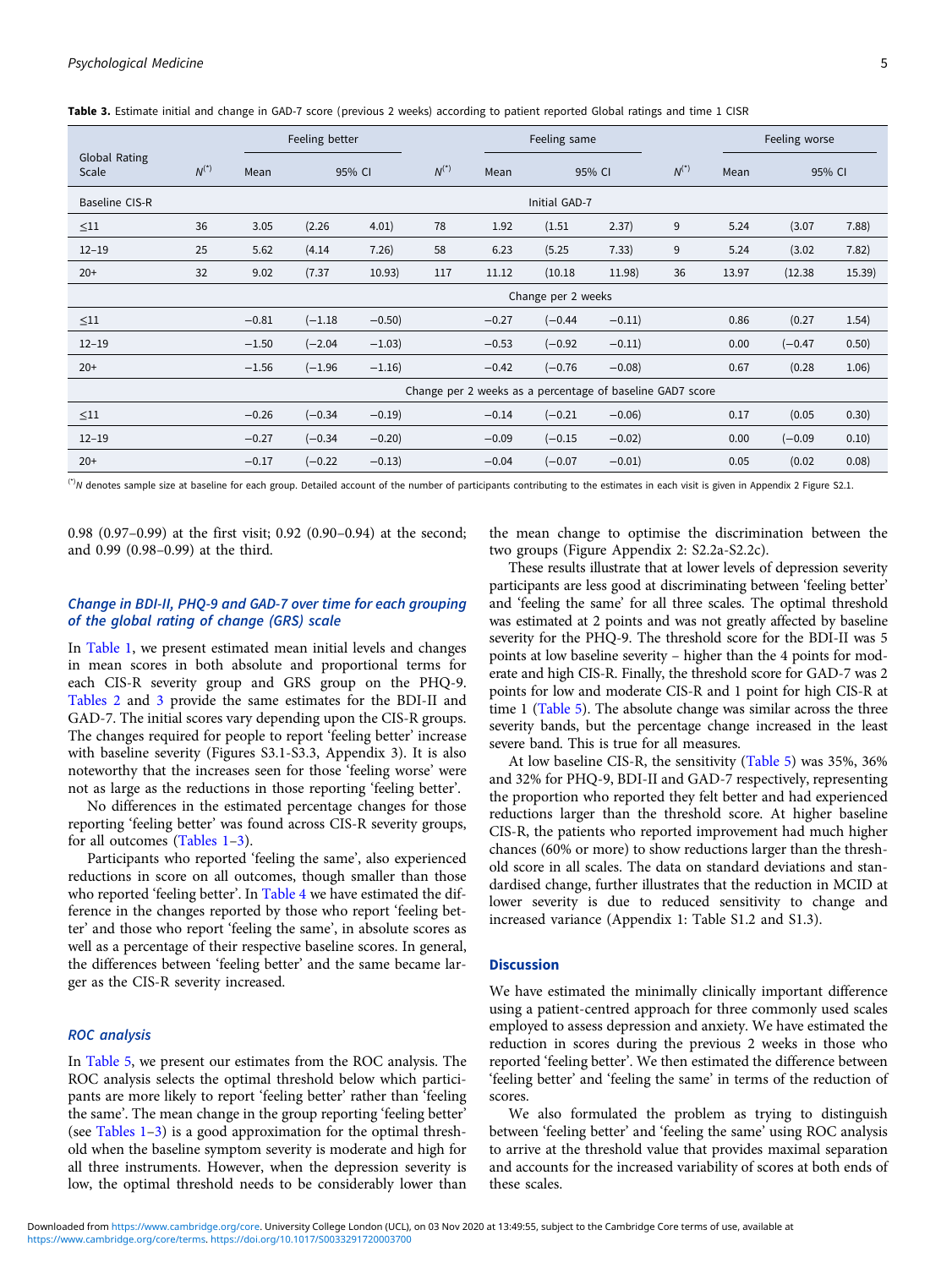<span id="page-5-0"></span>Table 4. Estimated difference in change between the group reporting feeling better and the group reporting feeling the same in absolute scores and % from their respective initial scores for PHQ9, BDI-II and GAD-7 scales

|                          | CIS-R 0-11 |                        |           |         | CIS-R 12-19          |           | $CIS-R 20+$ |           |          |  |
|--------------------------|------------|------------------------|-----------|---------|----------------------|-----------|-------------|-----------|----------|--|
| <b>Baseline Severity</b> | Mean       | 95% CI                 |           | Mean    | 95% CI               |           | Mean        | 95% CI    |          |  |
| Outcome                  |            |                        |           |         | Difference in change |           |             |           |          |  |
| PHQ <sub>9</sub>         | $-0.73$    | $(-1.13)$              | $-0.40$ ) | $-0.85$ | $(-1.45)$            | $-0.31$   | $-1.70$     | $(-2.18)$ | $-1.24$  |  |
| <b>BDI</b>               | $-1.66$    | $(-2.54)$              | $-0.89$   | $-1.76$ | $(-2.74)$            | $-0.79$   | $-2.77$     | $(-3.61)$ | $-1.94)$ |  |
| GAD-7                    | $-0.54$    | $(-0.88)$              | $-0.24$ ) | $-0.99$ | $(-1.53)$            | $-0.49$   | $-1.15$     | $(-1.57)$ | $-0.72$  |  |
|                          |            | Difference in % change |           |         |                      |           |             |           |          |  |
| PHQ <sub>9</sub>         | $-0.14$    | $(-0.22)$              | $-0.07$ ) | $-0.12$ | $(-0.18)$            | $-0.06$ ) | $-0.15$     | $(-0.19)$ | $-0.11)$ |  |
| <b>BDI</b>               | $-0.10$    | $(-0.16)$              | $-0.04)$  | $-0.13$ | $(-0.18)$            | $-0.08$ ) | $-0.14$     | $(-0.17)$ | $-0.10$  |  |
| GAD-7                    | $-0.12$    | $(-0.21)$              | $-0.04$ ) | $-0.18$ | $(-0.26)$            | $-0.11$   | $-0.14$     | $(-0.18)$ | $-0.09$  |  |

Table 5. Estimated threshold score for discriminating between feeling better and feeling the same for the PHQ9 BDI-II and GAD-7 scales according to baseline severity and related ROC parameters

| Instrument<br>Scale | Severity  | Threshold<br>score | Threshold as %<br>of baseline | 95% change as<br>% of baseline | $Spec^{(1)}$ | Sens $(2)$ | AUC <sup>(3)</sup><br>Mean | (2.5%  | 97.5%) |
|---------------------|-----------|--------------------|-------------------------------|--------------------------------|--------------|------------|----------------------------|--------|--------|
| PHQ <sub>9</sub>    | $\leq$ 11 | $-2.0$             | 48.2                          | (65.1 37.1)                    | 0.78         | 0.35       | 0.57                       | (0.54) | 0.60)  |
|                     | $12 - 19$ | $-1.7$             | 21.3                          | (27.9 16.7)                    | 0.59         | 0.51       | 0.57                       | (0.53) | 0.62)  |
|                     | $20+$     | $-2.4$             | 19.7                          | (24.2 16.4)                    | 0.63         | 0.52       | 0.61                       | (0.58) | 0.64)  |
| <b>BDI</b>          | $\leq11$  | $-5.0$             | 51.7                          | (66.6 41.6)                    | 0.80         | 0.36       | 0.59                       | (0.55) | 0.63)  |
|                     | $12 - 19$ | $-3.5$             | 23.8                          | (30.9 18.6)                    | 0.65         | 0.50       | 0.60                       | (0.55) | 0.65)  |
|                     | $20+$     | $-4.4$             | 19.7                          | (23.4 16.9)                    | 0.65         | 0.51       | 0.61                       | (0.58) | 0.65)  |
| GAD-7               | $\leq$ 11 | $-2.2$             | 72.1                          | (97.354.8)                     | 0.78         | 0.32       | 0.55                       | (0.53) | 0.59)  |
|                     | $12 - 19$ | $-1.5$             | 26.7                          | (36.2 20.7)                    | 0.51         | 0.62       | 0.59                       | (0.55) | 0.64)  |
|                     | $20+$     | $-0.8$             | 8.9                           | (10.9 7.3)                     | 0.55         | 0.54       | 0.57                       | (0.54) | 0.59)  |

<sup>(1)</sup>Probability (improvements/reductions smaller than MCID when feeling the same).<br><sup>(2)</sup>Probability (improvements/reductions larger than MCID when feeling better).<br><sup>(3)</sup>Probability the improvement (reduction) in scores fo those reporting feeling better.

In the lowest severity group, average reductions experienced by those reporting 'feeling better' were much smaller (around 20– 30%) than the optimal thresholds required to discriminate between 'feeling better' and 'feeling the same' (between 48% and 71%). This was true for all three scales. The marked increase of threshold in percentage terms is due to the increased variability of change, particularly in those feeling better at lower baseline severity and this makes discrimination more difficult. At low scores, patients will only be able to detect a relatively large proportionate change.

In our previous work, we found evidence that viewing the MCID as a proportion led to a more constant value over the severity range (Button et al., [2015\)](#page-7-0). However, this was based on analyses informed by randomised controlled trials (RCTs) which excluded patients below a certain threshold score and similar distributions of baseline scores on the BDI scale. In this study with a sample with lower severity scores, it is apparent that there is still an increase in MCID in proportional terms at lower levels of severity, even if the absolute levels are relatively constant. It is perhaps unsurprising that those with low scores will find it more difficult to distinguish between 'feeling the same' and 'feeling

better'. The likely explanation is that the reliability of change for these scales is also dependent on the baseline.

It is striking that there are many similarities in how the different scales behave in relation to self-reported improvement. Previous meta-analytic work evaluating the relative responsiveness of eight scales (6 depression and 2 quality of life) also found little difference between scales capturing change caused by treatment (Kounali et al., [2016](#page-7-0)). The study included a broad range of different treatments and even though the absolute values of the scales differed, the pattern of results was similar and the proportionate changes seemed comparable.

### Strength and limitations

This is the first study on establishing multiple MCIDs from a large contemporary cohort drawn from a population seeking help for their symptoms in primary care in the UK. In contrast to our previous study that used data from RCTs, this sample was not selected according to severity criteria. Our approach allowed for a realistic assessment of the distribution of change, which is implicated in the determination of the optimal threshold. The results enhance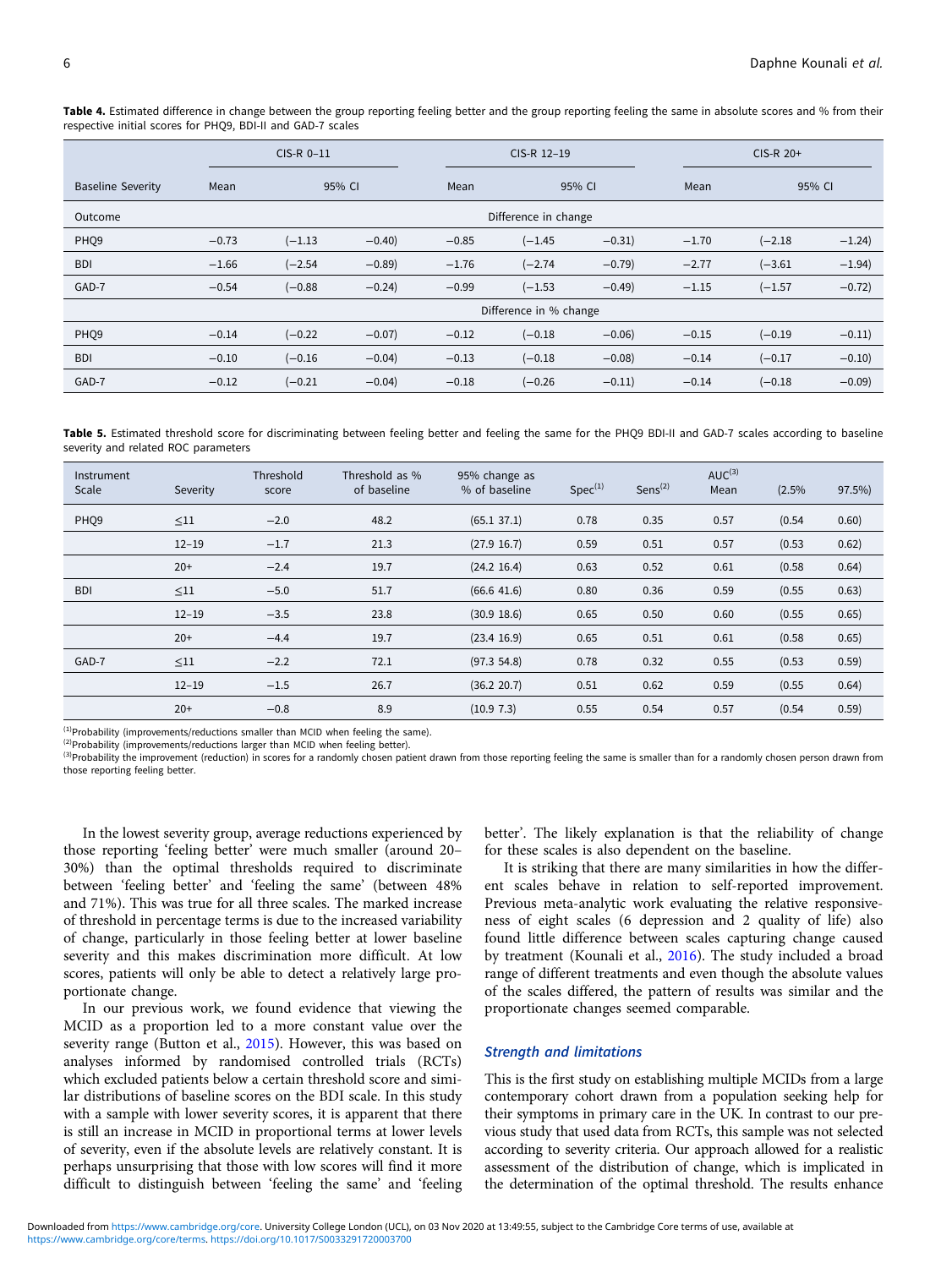our earlier work by extending it to lower severities of symptoms and to include other commonly used outcome measures, the PHQ-9 and GAD-7. In this study, as in our previous work, we are assuming that the MCID is the same irrespective of whether the change results from treatment or is spontaneous. Nevertheless, in this study, we acknowledge that we had little information on treatments and how this might have affected MCID estimates.

Despite the size of this cohort, the number with low CIS-R baseline severity who report 'feeling better' at baseline is still rather small  $(n = 36)$ , so some of our estimates lacked precision. Our method also relied on the use of self-reported improvement. It remains unclear how patients' perceptions of change can inform therapeutic significance, but it is certainly an aspect of this. Using self-reported change as a 'gold standard' has good face validity (Malpass et al., [2016](#page-7-0)) and qualitative findings support its use. Yet our results indicate areas where our understanding of how patients perceive and retrospectively recall change requires further research. For example, the finding that people who reported 'feeling the same' also had reductions in symptoms is not well understood (Robinson et al., [2017](#page-7-0)). One possible explanation is that the patient's GRS is likely to include constructs additional to those measured by the disease-specific scales, so a perfect correlation is not expected. Research in health-related quality of life has also found that retrospective measures of the patient's view of change is sensitive to change in diseasespecific scales and correlates strongly with patient's satisfaction with change but is not concordant with repeated current assessments of patients' experience of change (Fischer et al., [1999](#page-7-0)). This literature also presents evidence that those with less severe symptoms at baseline have smaller change scores over time; thus, variability in baseline severity may reduce the strength of association between change scores and the GRS (Stucki et al., [1996\)](#page-7-0). It is also noteworthy that there was a marked asymmetry in this sample such that feeling worse was not associated with such large changes as 'feeling better'. The reasons for this are unknown.

Comparative elicitation of improvement using clinician-rated scales could have been interesting. Self-administered scales are used clinically in primary care and psychological services (IAPT). Even though there is much pharmacological data using the HAMD, it is not used in routine clinical practice. Our choice of using the patient's GRS was influenced by a wider trend where research studies will have to use the measures used in clinical practice.

There are several reasons why there might be disagreement between the GRS and the changes in the depression and anxiety scales. For example, someone might report feeling better because their anxiety symptoms have improved rather than their depressive symptoms. We have carried out a study to look at this and other factors (Hobbs et al., [2020\)](#page-7-0). In this paper, we are estimating average MCIDs and the strong association between depression and anxiety should not affect our interpretation of the results. For example, if an intervention leads to an improvement of anxiety symptoms more than depressive symptoms, this should be reflected in the treatment effect exceeding the MCID for anxiety but not depressive symptoms. Therefore, calculating separate MCIDs for the different scales will help their use clinically.

Individual expectation is an important determinant of a patient's view of their condition, and new medication prescription could raise expectations. However, conversely, it is also true that a prescription of longer duration that fails to produce a benefit can lead to lower expectations. In this study, most of the patients had already been prescribed antidepressants (88%). We do not have data to distinguish those with a newly prescribed medication.

Even if such data were available, much larger sample sizes would be required to examine their impact on MCID estimates. Furthermore, in our study, we were primarily interested in retrospective judgements about change rather than future expectations about improvement.

There are many factors that may influence an individual patient's views of improvement. We have previously reported that patients with more severe anxiety are less likely to report improvement even after controlling for depressive symptoms (Hobbs et al., [2020](#page-7-0)). In principle, factors that might influence MCID could be incorporated as interaction effects in our model for change in self-rated scores and, if present, these could impact on MCID estimates. However, more individualised MCIDs would require a substantially larger sample size to have the power to detect any interactions.

### Implications

We provide different MCID estimates for depression and anxiety scales that are widely used in both primary care and psychological services. These estimates could help clinicians interpret the relevance of changes in the instrument scores they use. They can be used for an individual patient to estimate changes that are likely to be beneficial. The MCID can be used to compare treatments when accurate predictions of the patients' future outcomes are available. This way of using the MCID rests on a counterfactual argument in which the future potential outcome of a patient on an active treatment can be contrasted with their future outcome on a comparator. Our MCID estimates could be considered as the minimum difference and allow clinical relevance to be determined in relation to the treatment effects and their confidence intervals from RCTs and meta-analyses. It is also important that the power of clinical trials is sufficient to detect the MCID. The MCID enables clinicians to interpret the effectiveness of treatments in RCTs in primary care beyond statistical significance.

In our previous paper (Button et al., [2015](#page-7-0)) we suggested that the MCID for the BDI-II was about 17.5%. At the moderate and higher severities in this study, we again find that roughly a 20% change for the PHQ-9, BDI-II and GAD7 corresponded to an MCID. However, at lower severities, this was no longer the case. Unsurprisingly perhaps, patients needed larger percentage changes at low scores to be able to endorse improvement. Our results indicate that even if treatment effects are similar in those with less severe symptoms, it is much less likely that these patients will experience a benefit. This also implies that treatment effects from RCTs may overestimate the effectiveness of treatment for patients with mild symptoms.

The analysis here is based upon the patient identifying an improvement in symptoms retrospectively. This is a slightly different idea than that of 'clinical importance' underlying the MCID concept. It seems reasonable to conclude that if someone has not noticed improvement there has not been a clinically important benefit. In contrast, it is possible someone has noticed an improvement, but this is not necessarily of clinical importance. In that sense, our approach provides a minimum above which treatment effects can be judged.

There is currently much controversy about the benefits or otherwise of antidepressant treatment, especially in those with less severe symptoms. Our approach provides a basis on which to power clinical studies and help clinicians interpret the evidence and judge whether a treatment is likely to benefit a patient treated in primary care. More empirical studies considering patients'